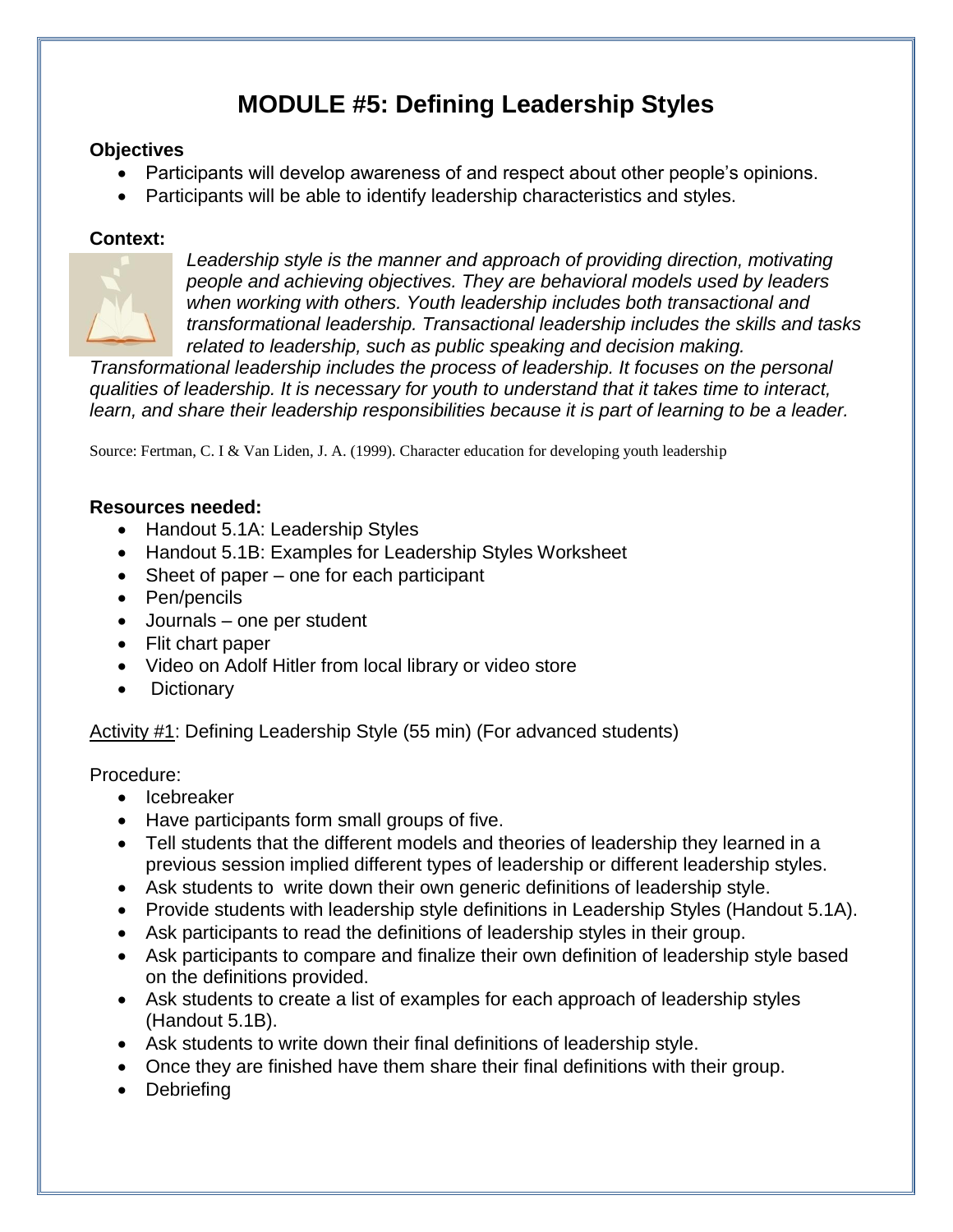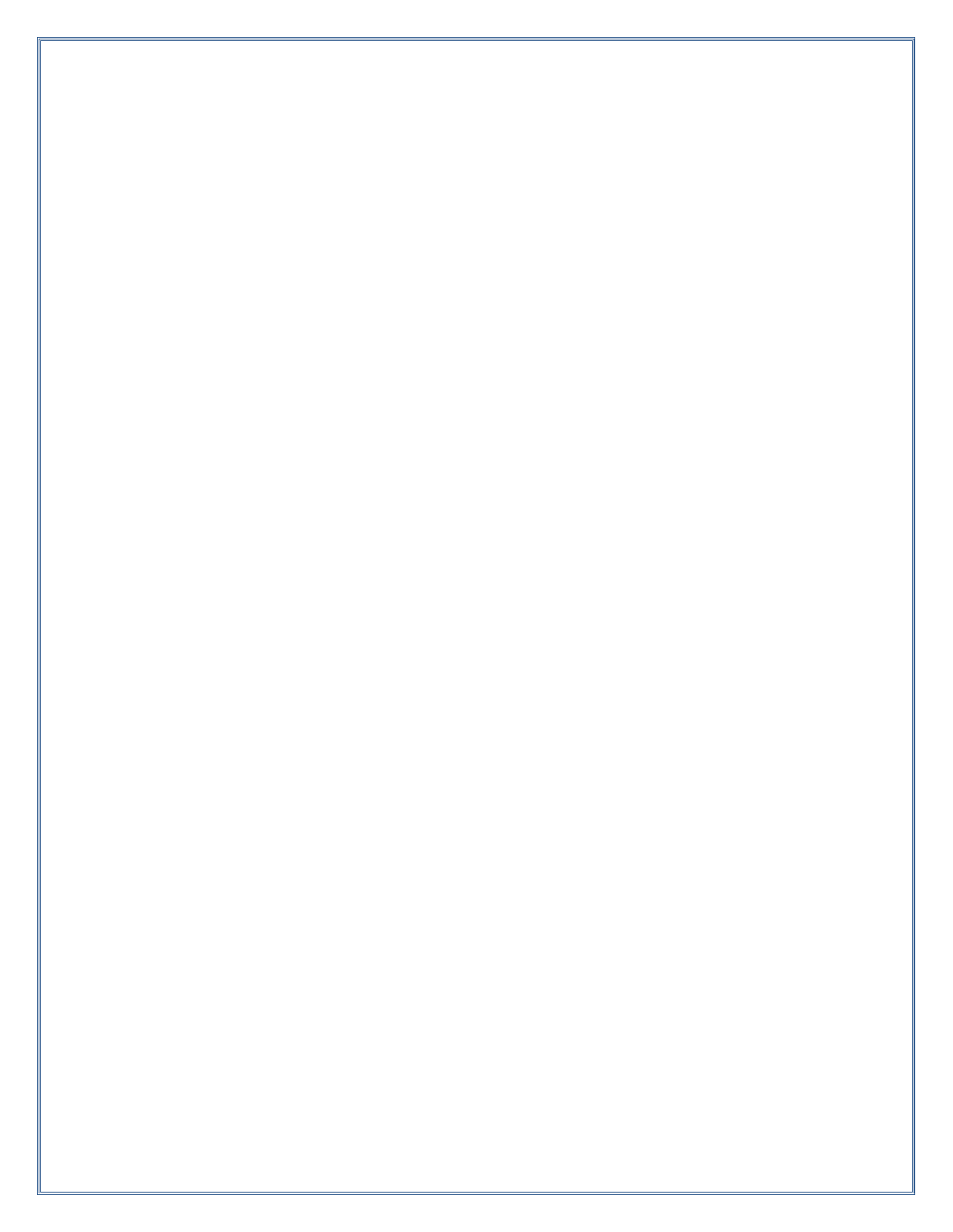## **Leadership Styles**

### *What is Leadership Style?*

Leadership style is a form of cross situational behavioral consistency. It refers to the manner in which a leader interacts with his or her subordinates. More specifically, dimensions of leadership style depict the way in which a leader (a) attempts to influence the behavior of subordinates (Goal Attainment Function); (b) makes decisions regarding the direction of the group (Adaptation Function); and (c) his or her balance between the goal attainment function and the maintenance function of the group. Listed below are three different ways in leadership style has been defined.

#### **Transformational Versus Transactional Leadership:** *The leader's approach to influence*

- **Transactional Leaders** Transactional leaders views the leader-follower relationship as a process of exchange. They tend to gain compliance by offering rewards for performance and compliance or by offering threatening punishment for non performance and non compliance.
- **Transformational Leaders-** Transformational leaders, in contrast, are more visionary and inspirational in approach. They tend to communicate a clear and acceptable vision and goals, with which employees can identify and tend to engender intense emotion in their followers. Rather than exchanging rewards for performance, transformational leaders attempt to build ownership on the part of group members, by involving the group in the decision process.

**Autocratic versus Participative Leaders**: *The leader's approach to decision making and problem solving*

Seven basic levels of participation are listed and described below. While leaders may use a number of these approaches to problem solving, they tend to have a dominate approach which they use most often.

**AI: Autocratic or directive style of problem solving.** The leader defines problem, diagnoses problem, generates, evaluates and choose among alternative solutions.

**AII: Autocratic with group information input.** The leader defines the problem. Although the leader diagnoses the cause of the problem, the leader may use the group as an information source in obtaining data to determine cause. Using his or her list of potential solutions, the leader may once again obtain data from the group in evaluation of these alternatives and make a choice among them.

**AIII: Autocratic with group's review and feedback.** The leader defines the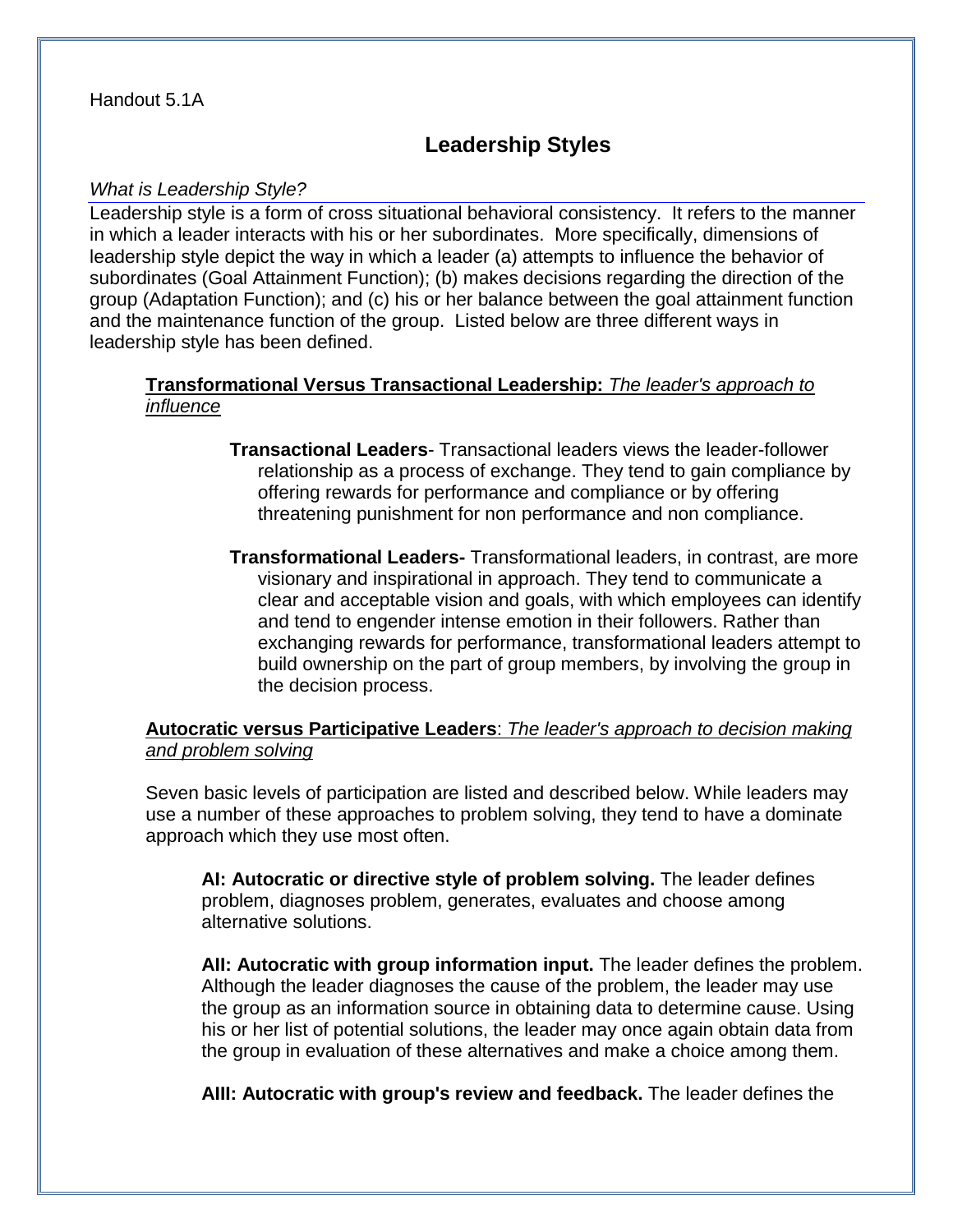problem, diagnoses its causes, and selects a solution. The leader then presents his or her plan to the group for understanding, review, and feedback

**CI: Individual Consultative Style.** The leader defines the problem and shares this definition with individual members of the work group. The leader solicits ideas regarding problem causes and potential solutions. The leader may also use these individuals expertise in evaluation of alternative solutions. Once this information is obtained, the leader makes the choice of which alternative solution to implement.

**CII: Group Consultative Style.** Same as CI, except the leader shares his or her definition of the problem with the group as a whole.

**GI: Group Decision Style.** Leader shares his or her definition of the problem with the work group. The group then proceeds to diagnose the causes of the problem. Following the diagnosis, the group generates, evaluates, and chooses among solutions.

**GII: Participative Style.** The group as a whole proceeds through the entire decision making process. The group defines the problem and performs all other functions as a group. The role of the leader is that of process facilitator.

### **Socio-Emotional versus Task**: *The leader's balance between the influence and maintenance functions.*

These two styles of leadership represent extreme forms. Most leaders tend to exhibit behaviors from both styles. Some leaders are actually high on both Task leadership and Socio-emotional leadership (combination style). However, most leaders favor one of these types.

**Task Leaders**- Task leaders are generally concerned with completion of tasks, accomplishment of goals, and the general effectiveness of the work group. Leaders utilizing this particular leadership style are often referred to as *directive* leaders. They use *conditional reinforcement* as a management tool. This means they tend to base rewards on performance of tasks, they differentiate among workers based on their relative contribution to the group. They also tend to show more support for given employees when these employees or group members achieve goals. Task leaders also emphasize deadlines, structure tasks, set and maintain definite standards for performance, enforce standardized procedures and generally insure that subordinates work up to capacity. Employee motivation to perform and behavioral change, rather than employee satisfaction is emphasized by the task leader. Task or directive leaders tend to specify not only desired outcomes, but desired means (behaviors) to achieve these outcomes or goals as well.

**Socio-Emotional Leaders (Relationship Building)**- Socio-emotional leaders are generally more supportive and accepting of subordinates. They tend to look out for show concern for the welfare of their subordinates. They use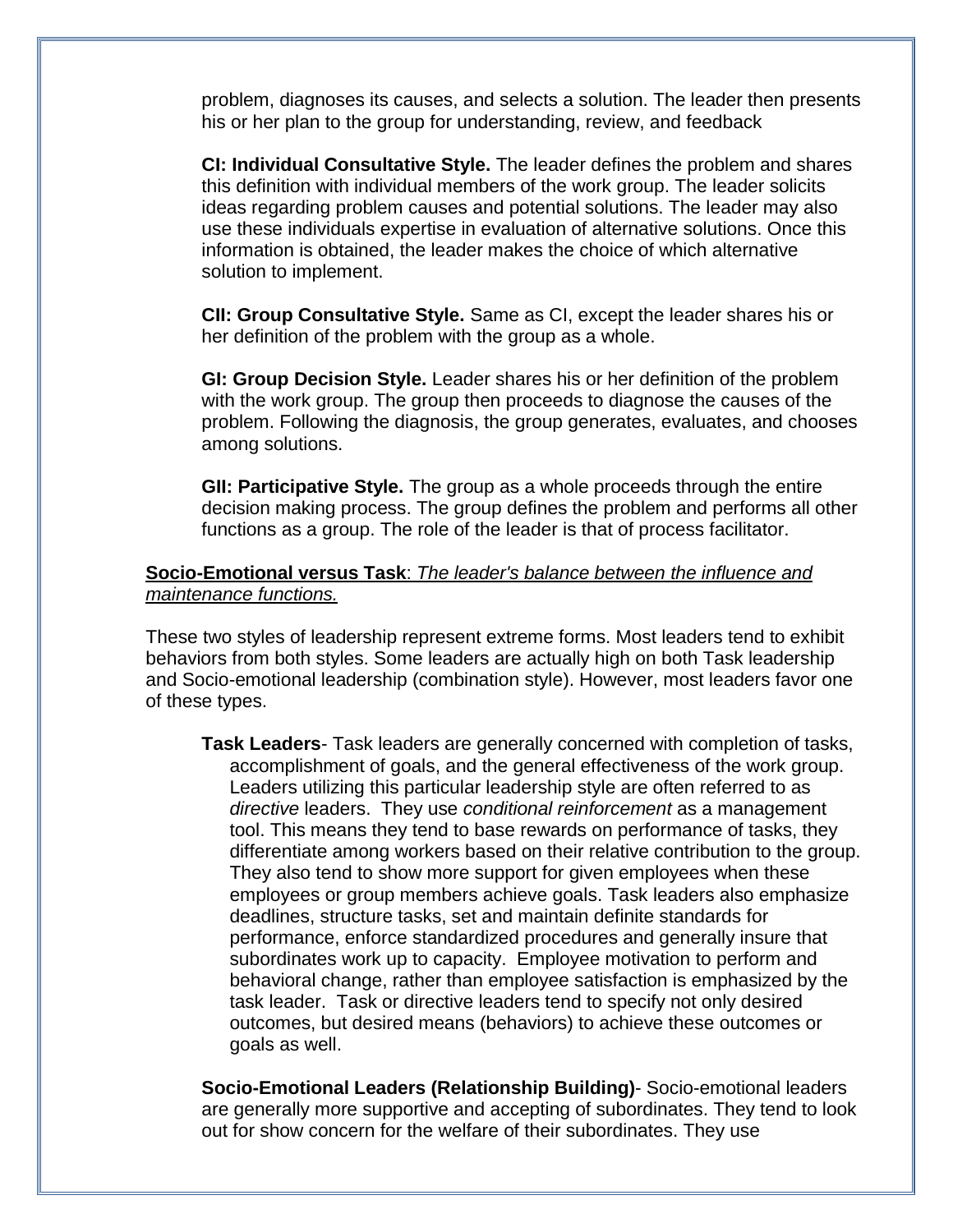unconditional reinforcement, by acceptance of employees and recognition of their worth independent of task performance and goal attainment. They work to build up and affirm the self concept of their subordinates. Employee satisfaction and the building of relationships is the dominate concern of the task leader. The socio-emotional leader's primary objective is the maintenance of a high quality relationship with group members.

**Combination (Task & Socio-Emotional) -** This style is difficult in that it involves the use a high level of interpersonal or emotional intelligence skills. The combination leader works to accomplish group goals by making you effective and recognizing your value. To improve the group's performance, she or he is likely to involve you in the improvement process and involve you in selfdiagnosis of your own contribution. You are likely to feel secure in your job and valued. Many times the difference is subtle and determined by the leader's skill in communicating lower than desired performance. Most task leaders make you believe that all they care about is the job that you do. Those who are characterized more as combination leaders also create the perception that they are concerned that you do the job well (company goals), but they are also concerned with you and your development. The combination style is very difficult, but by keeping the focus on group success and using the skills and abilities of followers to solve problems (rather than simply telling them what they did wrong) to make follows feel a part of and proud of that success, leaders approach this style.